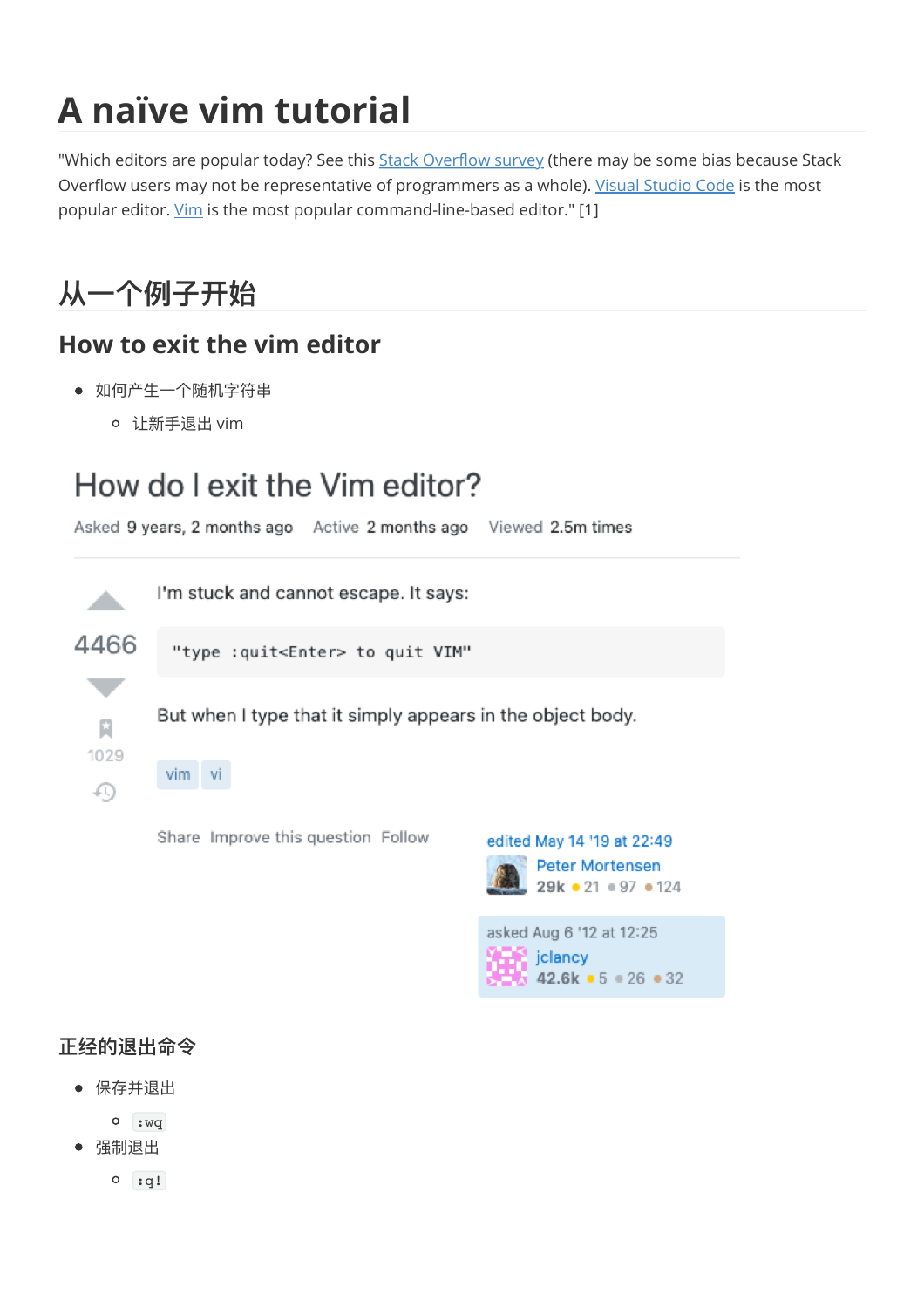## **Vim 哲学 [1]**

- Vim is programmable (with Vimscript and also other languages like Python), and Vim's interface itself is a programming language: keystrokes (with mnemonic names) are commands, and these commands are **composable**.
- Vim avoids the use of the mouse, because it's too slow.
- Vim even avoids using the arrow keys because it requires too much movement.

### **三个主要模式**

默认左下角会显示当前所处的模式 (无显示即为 Normal Mode)

- Normal Mode (Command Mode)
- Insert Mode: 插入文本
- Visual Mode: 选择文本



#### **Normal mode => Insert mode**

- 在下方插入一行: o
- 在上方插入一行: O
- 在当前光标后插入: a
- 在当前光标前插入: i
- 在行尾插入: A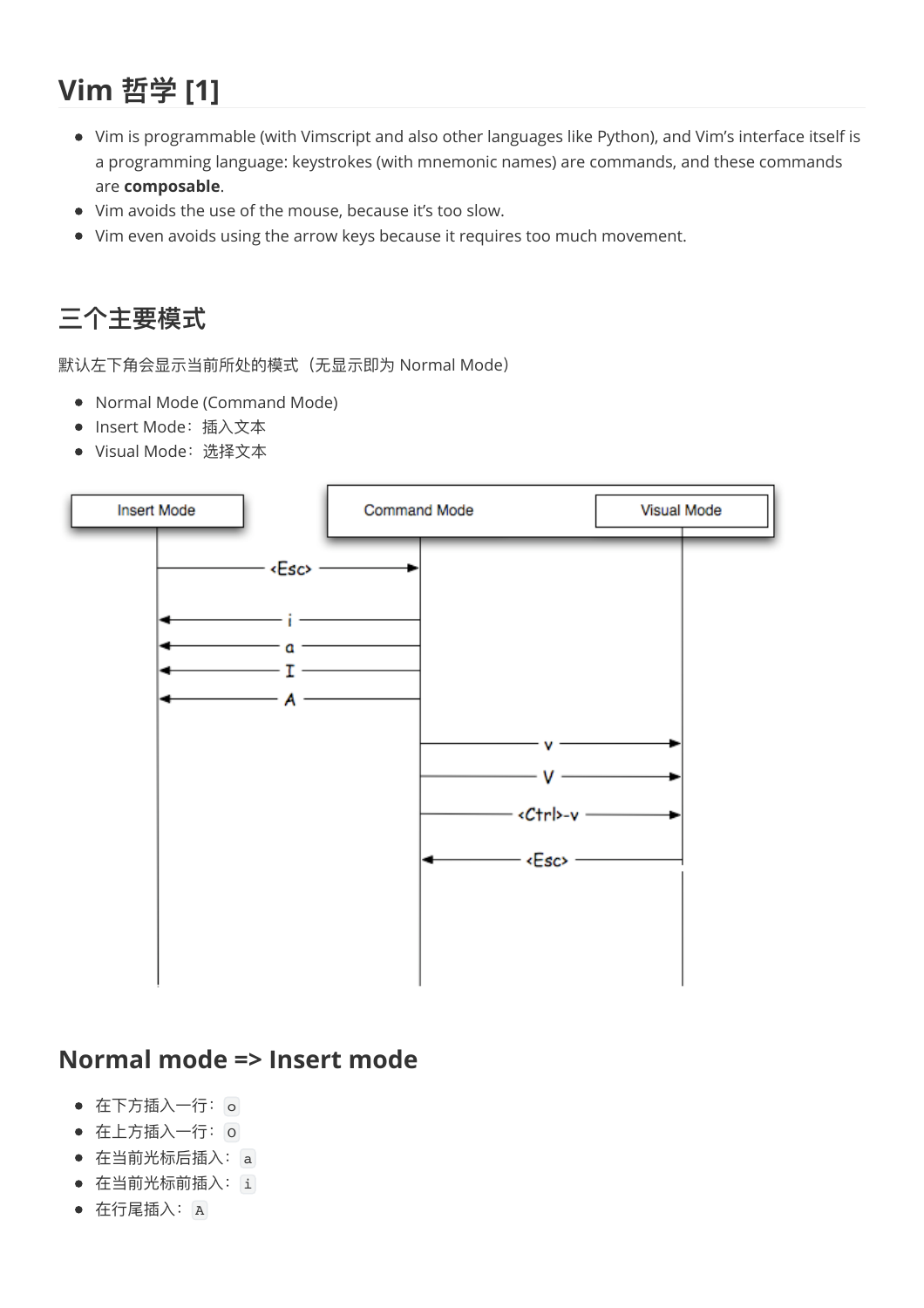• 在行首插入: I

#### **光标移动**

- 基础移动
	- 上下左右: hjkl
	- o 移动到第一行: gg
	- o 移动到最后一行/指定行: G
- 进阶移动
	- 移动到下一个单词的开头: w
	- o 移动到下一个单词的结尾: e
	- o 移动到上一个单词的开头: b
	- o 移动到行首: 0
	- 移动到第一个非空字符: ^
	- o 移动到行尾: \$
	- 移动到匹配的括号处: %
	- 移动到变量定义处: gd
	- o 移动到前一个没有匹配的左大括号处: [{

#### **复制粘贴**

- 复制: y
- 粘贴: p

### **不要害怕尝试**

- Undo: u
- Redo: C-r

#### **删除**

- **删除整行**: dd
- 删除字符: x
- 删除到行尾: D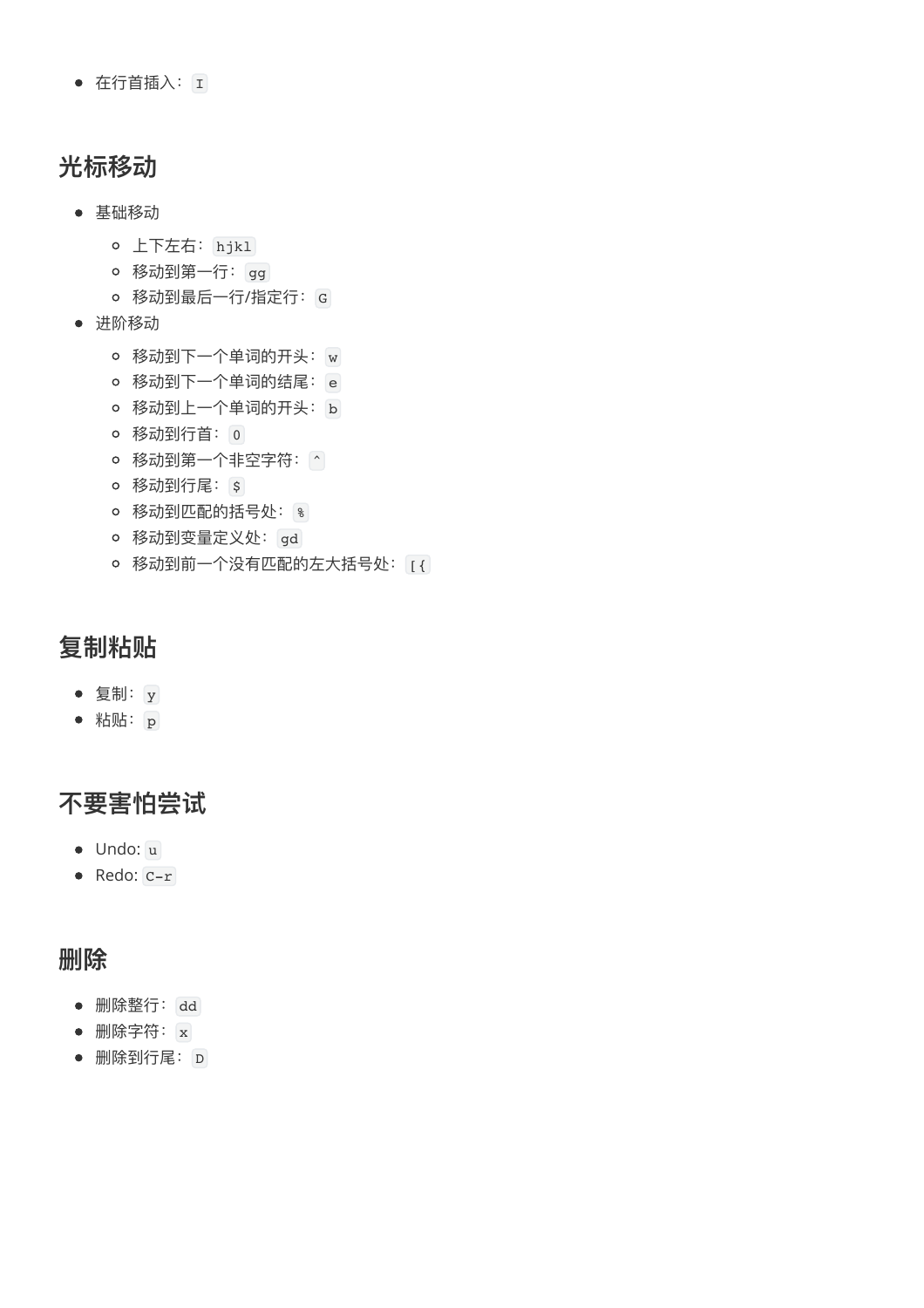### **替换**

- 替换字符: r
- 替换到行尾:  $C / Da$
- <span id="page-3-0"></span>● 修改大小写: ~

### **[Composable](#page-3-0)**

- 删除2个单词 d2w
- 删除单词, 做两遍 2dw
- $\bullet$  2d2w
- d5j = 在 visual mode 下选中后5行, 再按 d

#### **搜索替换**

- 搜索下一个: /
- 搜索上一个: ?
- 快速搜索当前单词: # / \*
- 将 range 范围内的 from 替换为 to: : [range]s/from/to/[flags]

| range 列表 [2] |  |  |
|--------------|--|--|
|--------------|--|--|

| Range                     | <b>Description</b>                               | <b>Example</b>         |
|---------------------------|--------------------------------------------------|------------------------|
| 21                        | line 21                                          | :21s/old/new/g         |
| $\boxed{1}$               | first line                                       | :1s/old/new/g          |
| $\boldsymbol{\mathsf{S}}$ | last line                                        | :\$s/old/new/g         |
| $8^{\circ}$               | all lines (same as $\left(1, \frac{1}{5}\right)$ | :%s/old/new/g          |
| 21, 25                    | lines 21 to 25 inclusive                         | :21,25s/old/new/g      |
| 21,5                      | lines 21 to end                                  | :21, \$s/old/new/g     |
| $\cdot$ , \$              | current line to end                              | :.,\$s/old/new/g       |
| $. +1,$ \$                | line after current line to end                   | $:.+1$ , \$s/old/new/g |
| $\cdot$ , $\cdot$ +5      | six lines (current to current+5 inclusive)       | $:., .+5s/old(new/g)$  |
| $\cdot$ , $\cdot$ 5       | same $(.5)$ is interpreted as $(.5)$             | :5s/old(new/g)         |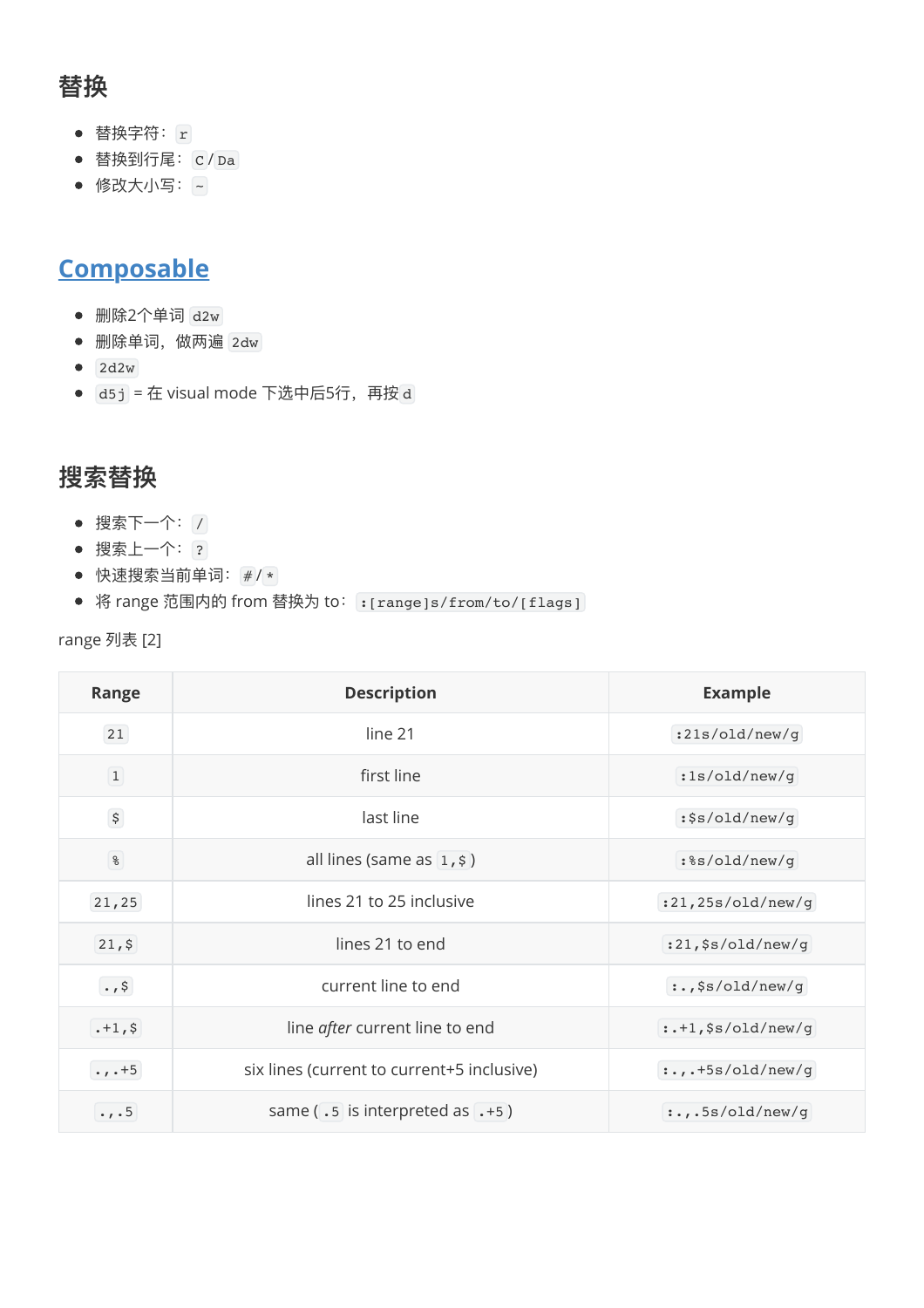## **宏**

#### **⽣成从 1 到 1000 的序列**

- 录制宏: q
- 运⾏宏: @

#### **修饰词**

- $\bullet$  i inner
- a around
- $\bullet$  till
- $\bullet$  find

### **Split window**

- $\bullet$  sp
- vsp
- 移动: C-w [hjkl]

#### **Mark**

- 生成标签 m
- 跳转 `

#### **注释不需要的⼤段代码**

- visual block
- 使用注释插件 vim-commentary / nerdcommenter
	- 安装插件
		- mkdir -p ~/.vim/pack/vendor/start
		- 将插件 clone 到该目录下即可

#### **man in vim**

 $\bullet$  :help

## **在 ext4 的基础上开发 ext5**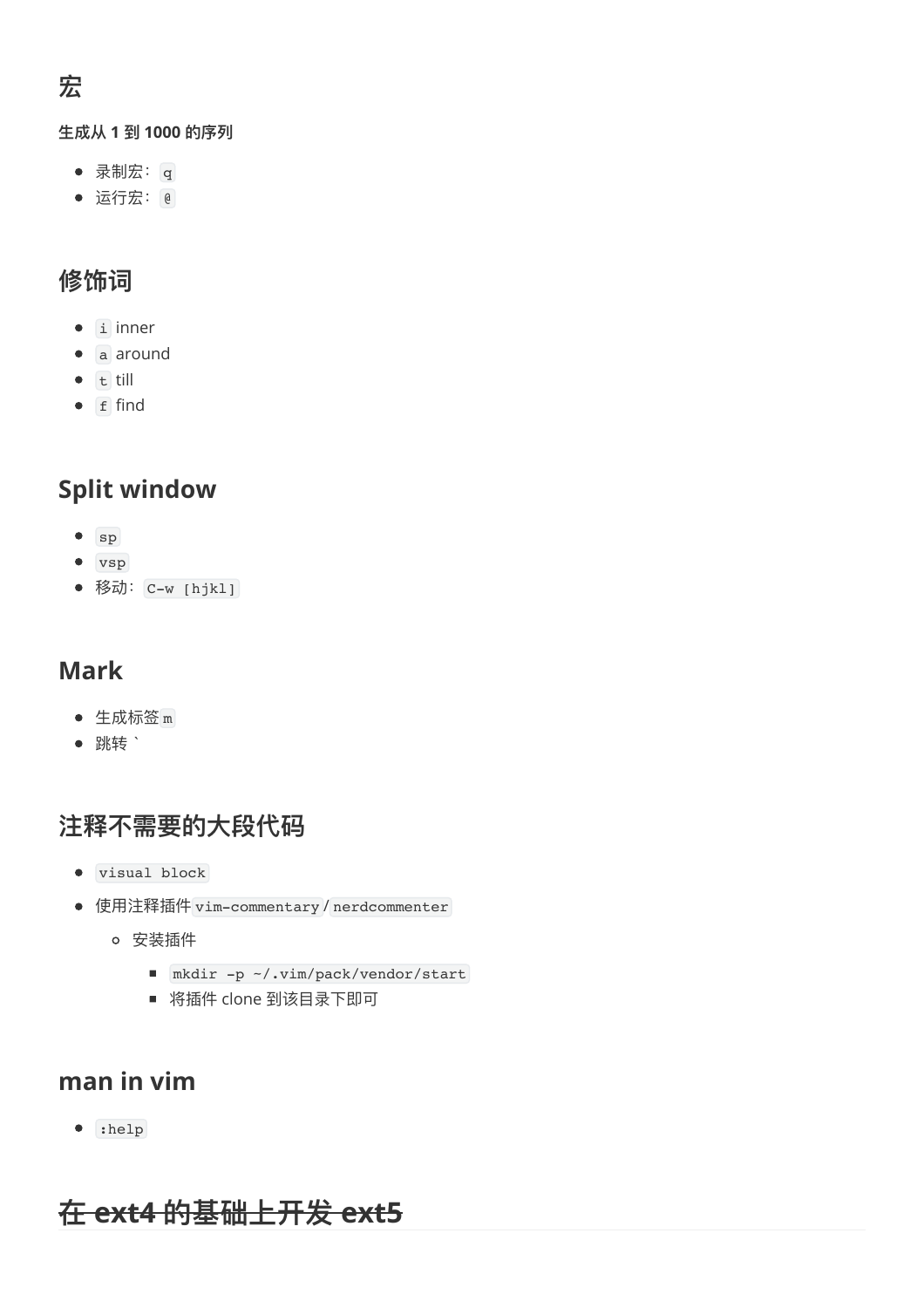#### **下载 [linux](https://kernel.org/) 源码**

#### **⽣成 tags ⽅便跳转**

- $\bullet$  ctags  $-R$ .
- 查找 inode\_operations 的定义
	- No tags file
		- 当前目录不存在 tags 文件
		- 在父目录中寻找 tags 文件: 在 .vimrc 中添加 set tags=./tags;,tags
- 直接打开定义 inode\_operations 的文件
	- vim -t inode\_opeartions

#### **将 ext4 替换为 ext5**

以 fast\_commit.c 为例

将 range 范围内的 from 替换为 to: : [range]s/from/to/[flags]

- $:$   $\frac{1}{2}$  :  $\frac{1}{2}$  /ext4/ext5
	- 仍有 ext4 未被替换
- 替换同一行中的多个 ext4
	- o 使用 flag g 替换: %s/ext4/ext5/g
- 存在 Ext4 未被替换
	- %s/Ext4/Ext5/g
- 存在 EXT4 未被替换
	- %s/EXT4/EXT5/g

使用了3条命令将 ext4 全部替换为 ext5, 如何简化

- 正则表达式
	- $0$  :  $s/\\$  ([Ee][Xx][Tt]\)4/\15/g
- 我们只需要大小写不敏感即可
	- $0$  :  $\frac{8s}{\text{c}}\cdot\frac{15}{ig}$
- 其他办法
	- o \zs 与 \ze: ext 只用于匹配, 不需要替换
		- $:$   $\frac{8s}{\text{ext}\zeta}$  /  $\frac{1}{5}$

flags [3]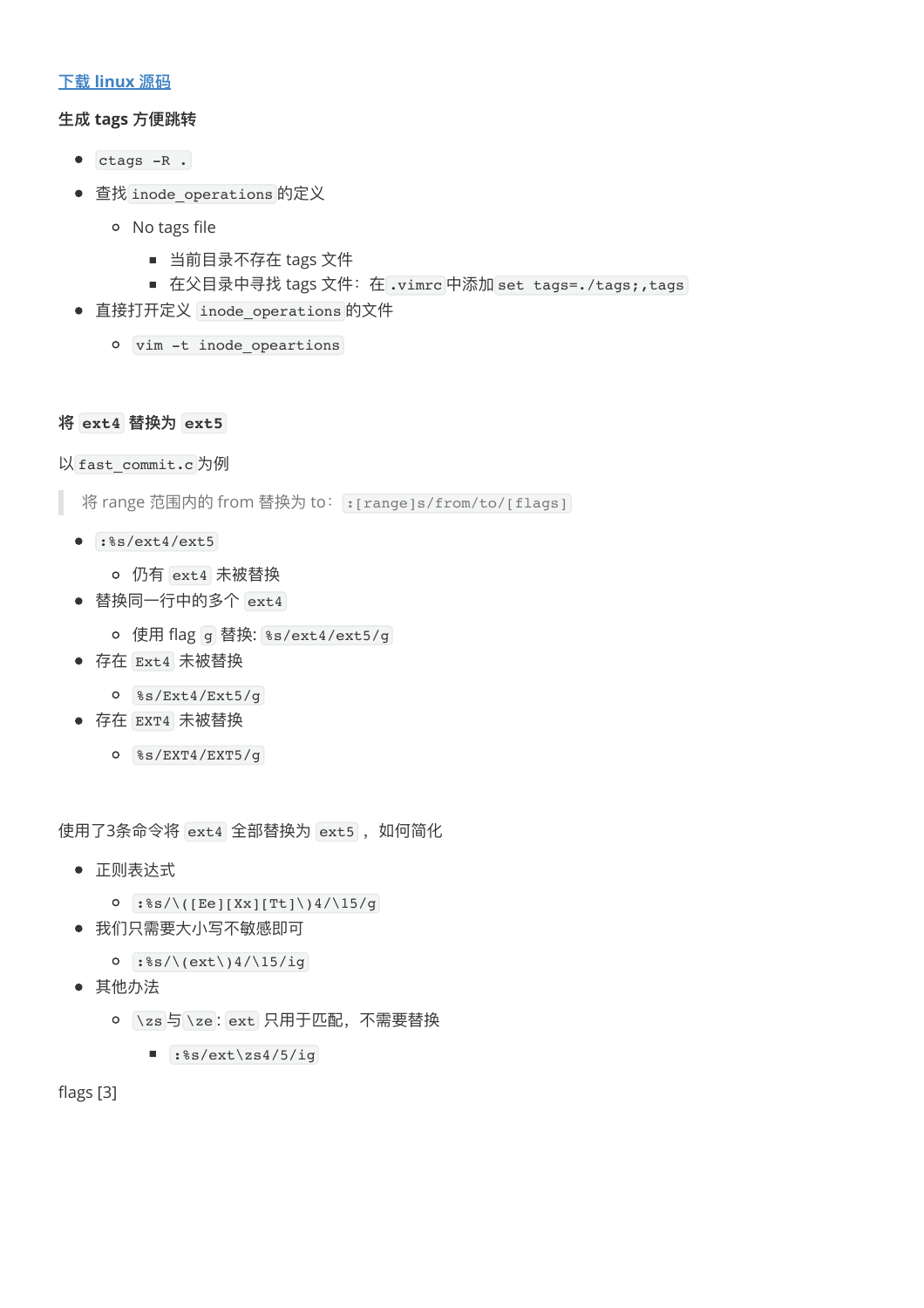| flag                                                                                                             | 作用                         |
|------------------------------------------------------------------------------------------------------------------|----------------------------|
| $\&$                                                                                                             | 复用上次替换命令的flags             |
| $\mathsf{g}$                                                                                                     | 替换每行的所有匹配值(默认只替换每行的第一个匹配值) |
| $\mathbf{C}$                                                                                                     | 替换前需确认                     |
| $\mathsf{e}% _{0}\left( \mathsf{e}_{0}\right) ^{1}\left( \mathsf{e}_{0}\right) ^{1}\left( \mathsf{e}_{0}\right)$ | 替换失败时不报错                   |
| $\mathtt{i}$                                                                                                     | 大小写不敏感                     |
| I                                                                                                                | 大小写敏感                      |

批量替换多个文件内的 ext4

```
:args *.c *.h
:argdo %s/ext4/ext5/g
:argdo update
:argdo exit
```
#### **意外收获**

sed -i "[range]s/from/to/[flags]" filename 将文件 filename 内的 from 替换为 to

 $\bullet$   $\overline{-i}$  edit files in place

## **查看 mkdir syscall**

- 搜索 syscall\_define\d(mkdir
- vim filename +linenumber

#### 其他插件(可以问问其他同学经常使用哪些插件)

- **•** gitgutter
- **e** easymotion
- $fzf$
- vim-linux-coding-style
- $\bullet$  cscope